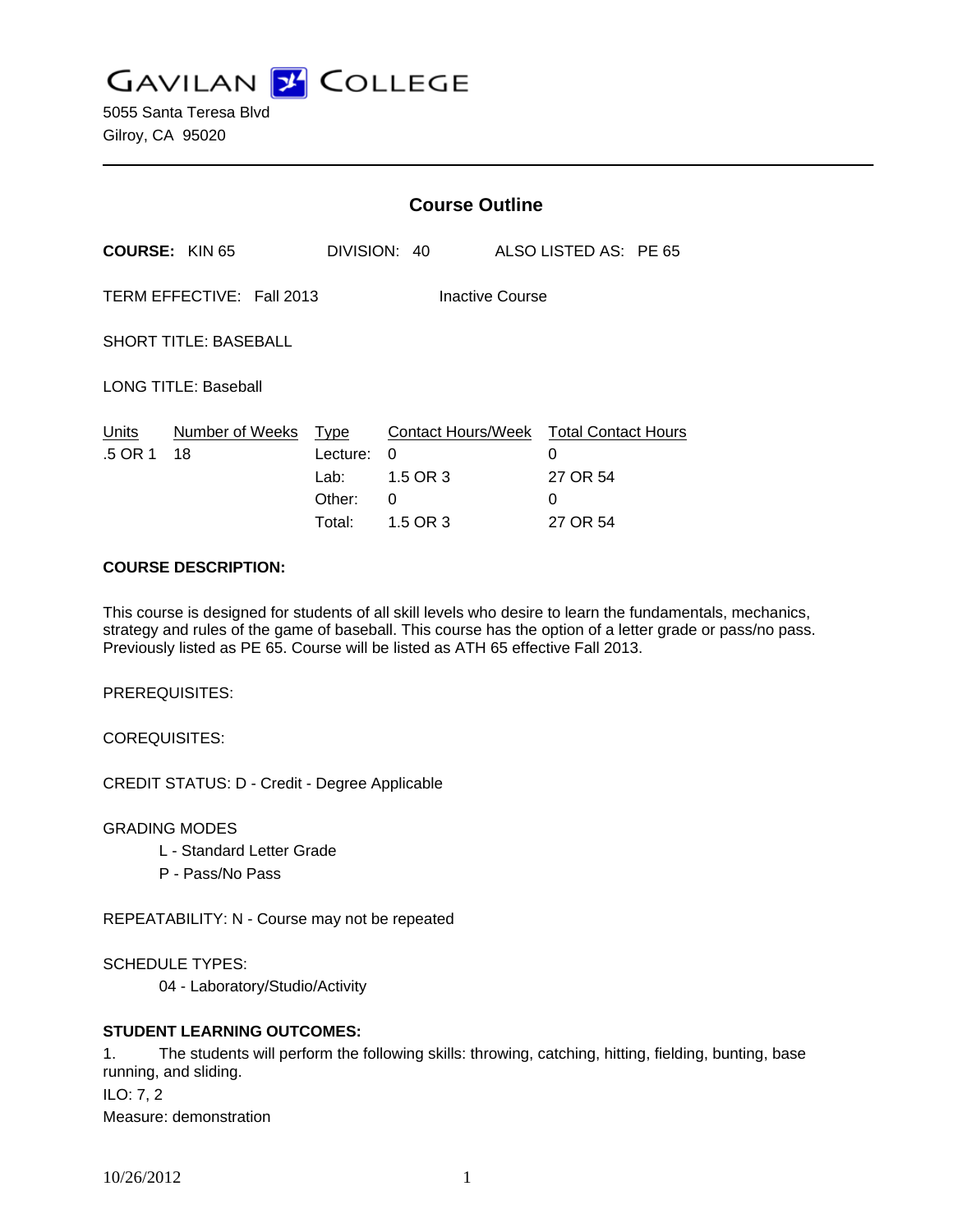2. The students will describe the mechanics for pitching and the skills required for the catchers position.

ILO: 7, 1, 2, 4 Measure: oral exam

3. The students will describe and execute the strategies for baseball, specifically bunt coverages, pick offs, hit and runs, and steals.

ILO: 7, 2, 1, 4

Measure: role playing, demonstration, exam

4. The students will apply the rules of baseball.

ILO: 2, 7, 1, 4

Measure: written exam, role playing

# **CONTENT, STUDENT PERFORMANCE OBJECTIVES, OUT-OF-CLASS ASSIGNMENTS**

Inactive Course: 10/22/2012

3 - 6 Hours

Discuss course syllabus, grading and class procedures. Introduce conditioning, stretching and the correct running form that will be used in class. The correct throwing and catching mechanics will be presented. Introduction to the fundamentals of hitting a baseball. Students who repeat the class will have their skills or proficiencies enhanced by supervised repetition. They will discuss with their peers the importance of not allowing your weight to shift forward while hitting.

SPO: The correct mechanics of throwing, catching and hitting a baseball will be demonstrated. Students will participate in conditioning and stretching exercises.

## 6 - 12 Hours

Discuss, demonstrate and practice the correct fundamentals of fielding for both an infielder and an outfielder. Introduce and discuss the correct way to align the defense for cuts and relays. Bunt coverages, pick offs and rundowns will be presented. Discuss and implement the philosophy behind the short game and the hit and run. Students who repeat the class will be able to differentiate the footwork between infielders and outfielders. They will demonstrate the difference between the regular cut-off and the double cut-off and explain when they would be utilized. Repeat students will learn the rotation bunt coverage with runners at first and second base. They will explain and demonstrate the proper time to use the drag bunt.

SPO: Students will describe and demonstrate the correct fundamentals for infield and outfield play. They will explain how to utilize a relay person and the importance of using a cut-off person. Bunt coverage, pick offs and rundowns will be demonstrated. They will discuss the reasons why a team would initiate the bunt and/or hit and run play.

## 3 - 6 Hours

Discussion and demonstration on the correct way to run the bases, including how to use the first and third base coaches. Presentation on sliding. Introduce the offensive signs. Students who repeat the course will work on the double steal and the delay steal. They will also work on when to use the third base coach on a ball hit to the outfield and when to not use the third base coach.

SPO: The student will demonstrate the correct way to run out an infield hit, a ball hit in the air and a ball hit into the gap. At least two different types of slides will be performed. They will be able to read the offensive signs for a bunt, steal, and hit and run.

3 - 6 Hours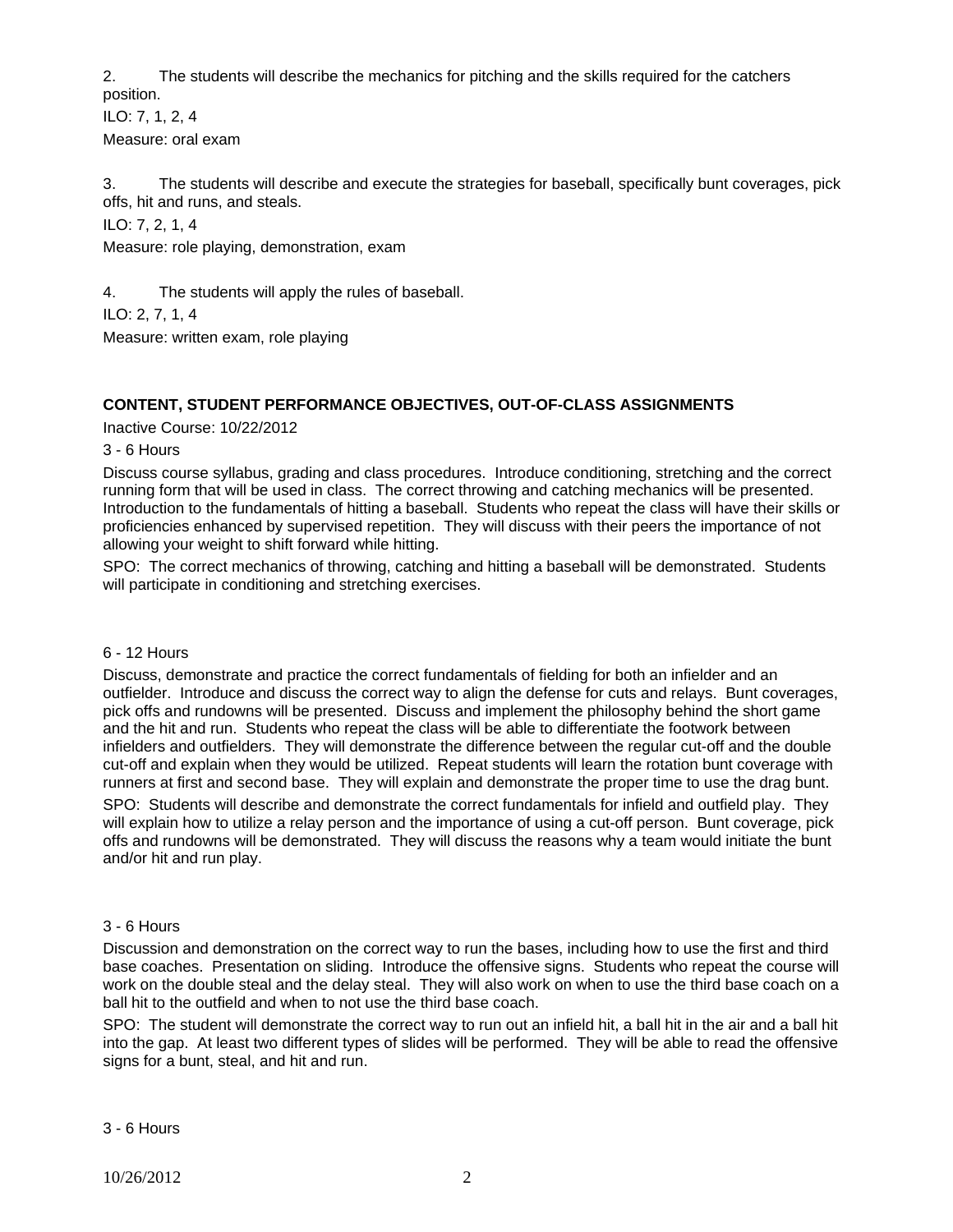The mechanics of pitching and the fundamentals of catching will be discussed and practiced through a variety of drills. Repeat students will have their skills or proficiencies improved by supervised repetition and practice in class.

SPO: The students will describe the proper mechanics of pitching. They will discuss the fundamentals of catching; including blocking, framing, footwork and throwing.

#### 6 - 12 Hours

Discussion and practice on the skills and responsibilities for infielders, outfielders, pitchers and catchers as it relates to teamwork. This will including fielding each position, backing up plays, and the use of proper techniques. Game-like practice situations will be provided. The rules of baseball will be discussed. Students who repeat the class will be provided leadership opportunities. Their skills will improve through supervised repetition and practice in class. They will have the opportunity to learn advanced skills such as a crow hop, circling the ball, and calling their own pitches.

SPO: Students will demonstrate correct fielding mechanics. They will diagram the route an outfielder takes when another outfielder is involved on the same play. They will explain when a catcher backs up first base and discuss the importance of a pitcher being able to field their position. Students will apply the rules during play.

#### 4.5 - 9 Hours

Team competition and review for final. Students who repeat the class will be able to analyze various game play situations.

SPO: The students will demonstrate their skills during game play. They will execute the appropriate strategies and apply the correct technique based on the situation.

2 Hours Final.

## **METHODS OF INSTRUCTION:**

Demonstration, discussion, peer teaching.

## **METHODS OF EVALUATION:**

The types of writing assignments required: None The problem-solving assignments required: None The types of skill demonstrations required: Performance exams The types of objective examinations used in the course: Multiple choice True/False Matching items Completion Other category: Other: Requires student participation The basis for assigning students grades in the course: Writing assignments: 0% - 0% Problem-solving demonstrations: 0% - 0% Skill demonstrations: 40% - 70%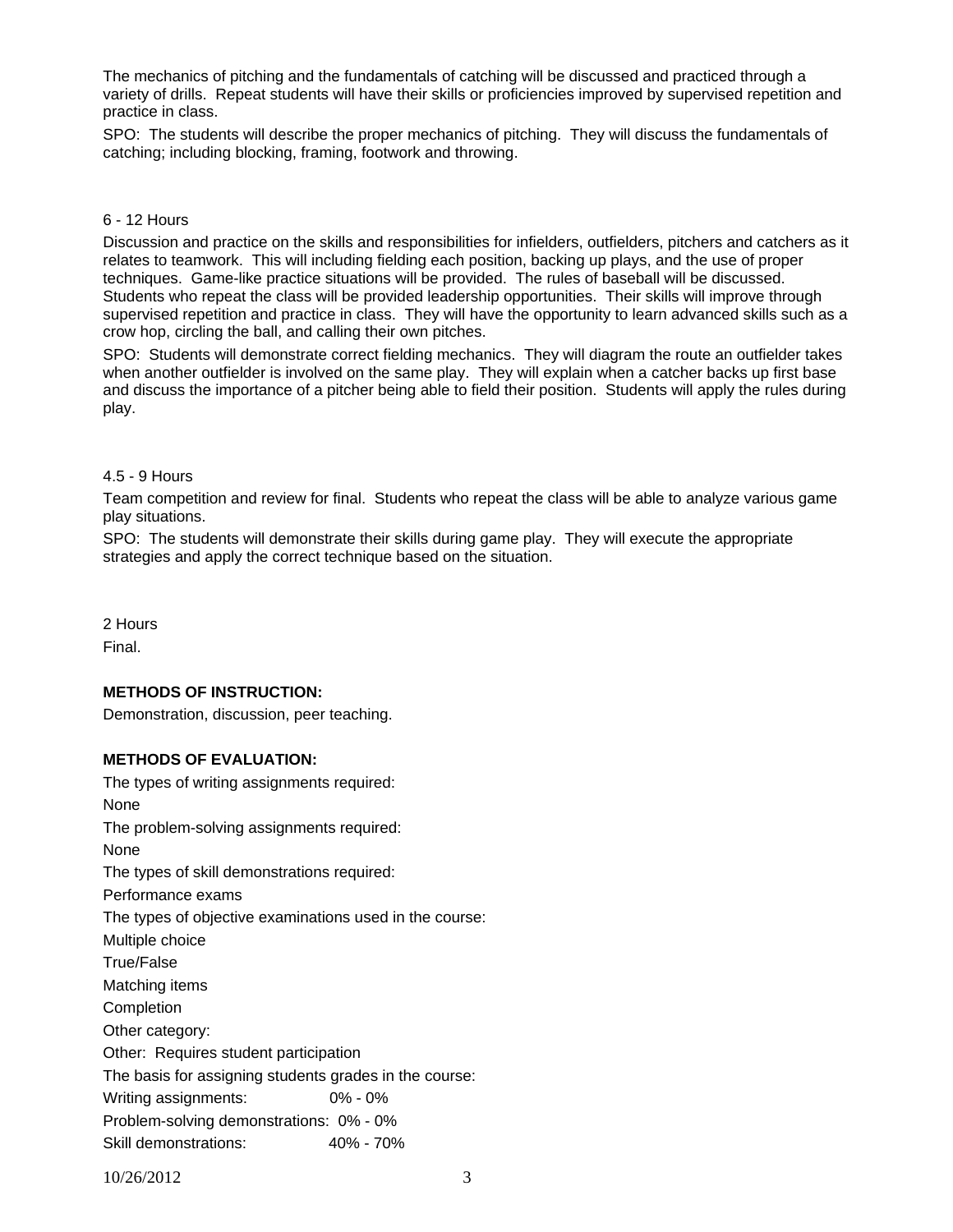Objective examinations: 10% - 30% Other methods of evaluation: 30% - 60% JUSTIFICATION:

The department is requesting a name change, from the Physical Education and Athletics Department to the Department of Kinesiology and Athletics. The reasons for this action include:

1) A desire to follow suit with the 4-year colleges and universities.

2) A trend in the field. Community colleges are moving in this

direction with Cabrillo College already taking this action. Others such as Sacramento City College, Mission College, and Diablo Valley College are also in the process of changing their name as well. Gavilan College can be a leader in this trend.

3) This more closely describes what our profession is about.

"Kinesiology is the academic discipline concerned with the art and science of human movement."

4) The state academic senate has proposed that Kinesiology and Exercise Science majors be added to the Disciplines List so they have recognized the move in this direction.

5) Over recent years, there have been discussions within the State regarding the need to streamline Physical Education as a discipline. This would help with the negative connotation that is often identified with this discipline. Gavilan College has worked hard to modify our programs to meet State requirements for our major. The name change would be another step in the right direction.

## **REPRESENTATIVE TEXTBOOKS:**

## **ARTICULATION and CERTIFICATE INFORMATION**

 Associate Degree: GAV E1, effective 201170 CSU GE: CSU E1, effective 201170 IGETC: CSU TRANSFER: Transferable CSU, effective 201170 UC TRANSFER: Transferable UC, effective 201170

## **SUPPLEMENTAL DATA:**

Basic Skills: N Classification: A Noncredit Category: Y Cooperative Education: Program Status: 1 Program Applicable Special Class Status: N CAN: CAN Sequence:

10/26/2012 4